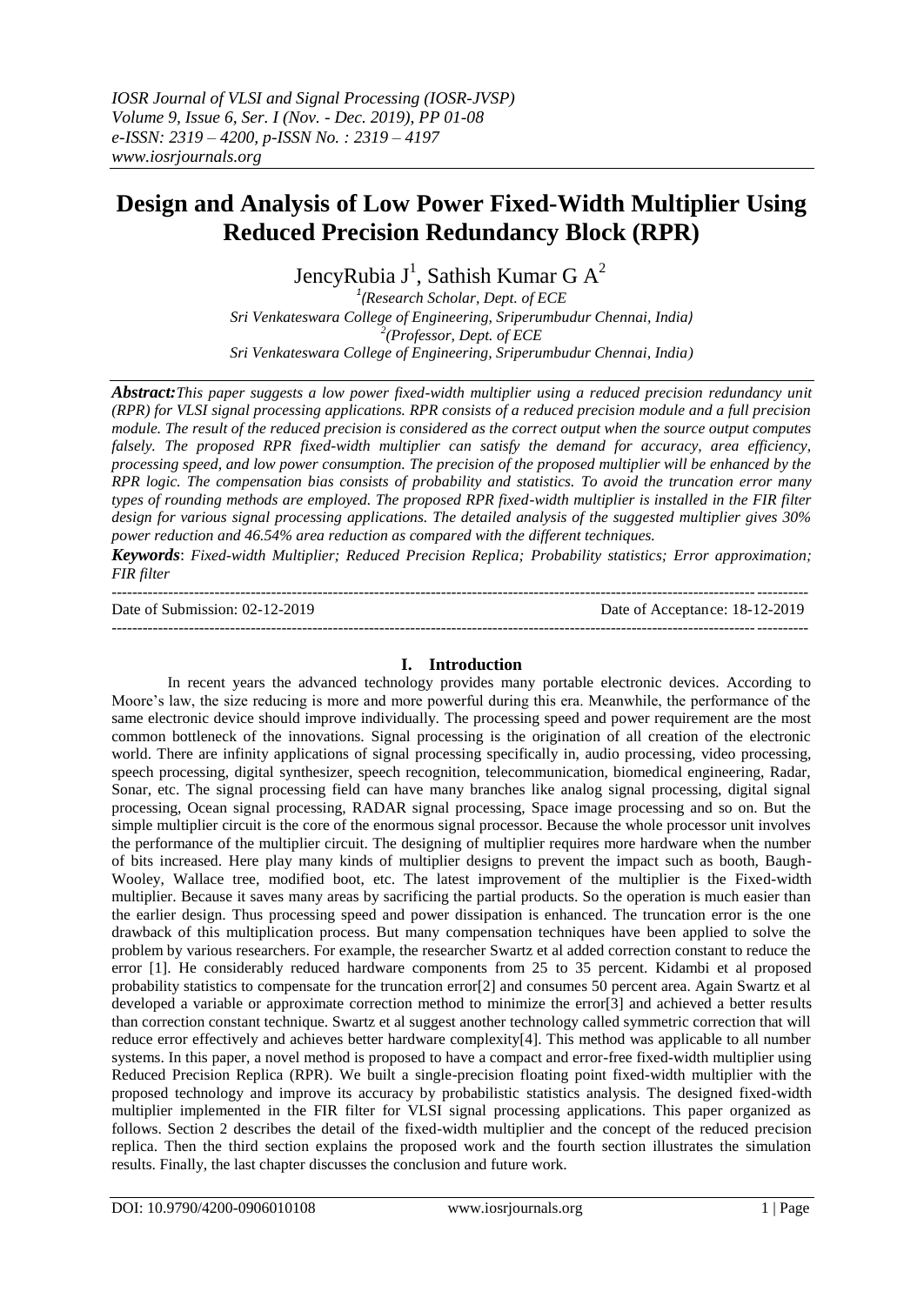### **Fixed-width Multiplier:**

### **II. Background Knowledge**

The fixed-width multiplier has the fixed number of output product bits as the input. The fig1 shows the general architecture of the fixed-width multiplier[5]. From the architecture, we understood that the partial products are classified into various sections. The leftmost columns represent as Most Significant Part (MSP)[6- 8]. And the rightmost column refers to the Least Significant Part (LSP). The LSP part is further distributed as LSP<sub>major</sub> and LSP<sub>minor</sub> for the convenient computation of correction constant. The LSP<sub>major</sub> considered the leftmost 'h' columns and the rest (n<sub>eq</sub> = n - h) of the column denoted as Input Correction (IC). The Not Formed (NF) section is the truncated part of the multiplier for the fixed width of output the same as the input. So there is a slight error in the result. To resolve the error many error approximation schemes were enabled [9-10].



**Figure no 1:**The Architecture of Fixed-width multiplier for 8×8 matrix

$$
P_{\text{fw}} = S_{\text{MSP}} + \text{LSB} \left[ \frac{S_{\text{LSB major}} + f(\text{IC})}{\text{LSB}} \right] (1)
$$

Where  $S_{MSP}$  and  $S_{LSP}$  is the weighted sum of the MSP and LSP. The  $S_{LSP}$  major is the weighted sum of the LSP major bits and the input correction function is denoted by f(IC).

# **Reduced Precision Replica (RPR):**

This theory used to detect and correct the errors due to the truncation in the fixed-width multiplier. The truncation error occurs because of the elimination of the least significant bits (LSB). Though it causes major performance degradation, if we know the value of MSB, easily we can detect the error[16]. The RPR unit is a duplication of the actual partial product matrix with reduced precision operands. But the result from the RPR system provides small errors due to the loss of LSB data in the partial product matrix[18]. In case, the error was detected, the output of the RPR unit is acknowledged as actual output. The general architecture of the RPR System is shown in fig 2.

In paper [5] acknowledges the RPR technology is the most power-saving method. But it leads to performance loss due to the precision reduction. However, the RPR unit employed as an error reduction technique in the fixed-width multiplier, the performance achieves better in terms of power requirement and negligible precision loss. Even though this technique gives less power requirement and area overhead due to the missing elements of LSB bits, it can produce inexact output. Thereby causes deep degradation in the SNR output[20] So to recover the RPR system accuracy we employed LSB estimator. In the LSB estimator, the decision can be taken by the probability analysis.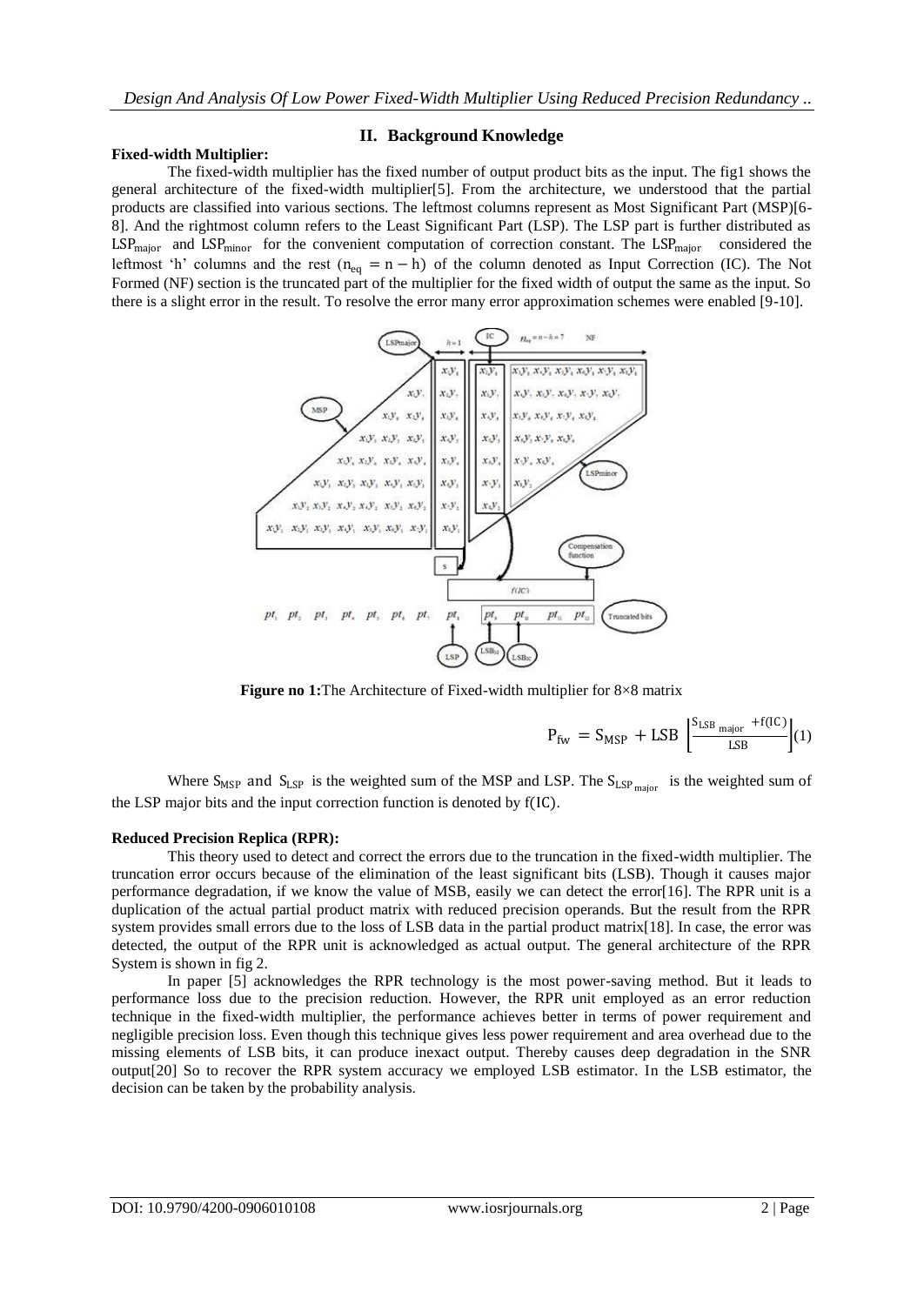

**Figure no 2:** The structure of Reduced Precision Replica (RPR) system

# **III. Proposed Work**

## **FIR Filter using RPR System:**

The unique RPR algorithm has been installed in the Fixed-width multiplier. The designed system achieves better performance in terms of area reduction and power reduction thereby realizes high processing speed. The proposed design has been employed in an FIR filter for performance evaluation. Figure 3 describes the Reduced Precision Redundancy (RPR) multiplier. The RPR system in the fixed-width multiplier used to reduce error and improves the SNR of the FIR filter response. Though the proposed design used to lessen the circuit complexity and power consumption, it also will increase the computation speed compared to the traditional fixed-width multiplier. But we have to compensate the huge difference in the output because of the elimination of the most LSB bits. The effective error reduction method follows probability, statistics, and linear regression analysis to find the approximate compensation function [19].

To consume circuit area overhead the compensation bias vector of the largest weighted bits of the LSB bits can directly be added to the result which does not want additional circuitry. To improve the accuracy of the multiplier, the proposed design will include the second most significant part of the compensation vector[17]. In this paper, we propose the input minor correction vector is the responsibility for the error correction. In other words, the error compensation circuit mainly consists of a minor input correction vector of the partial product matrix. The critical path delay will be reduced by placing the compensation circuit to the non-critical path delay area of the fixed-width RPR. Thus, the proposed design not only offers a high SNR ratio but also it reduced power consumption and area overhead [23].

The FIR filter architecture of the proposed RPR technique is illustrated in fig 3. The source system and the replica of the original system both use a multiply-accumulate (MAC) unit. The LSB estimator block has been added to the RPR system. This LSB estimator compensates for the data loss in the LSB of the partial product matrix. We considered a low pass FIR filter for simulation [22].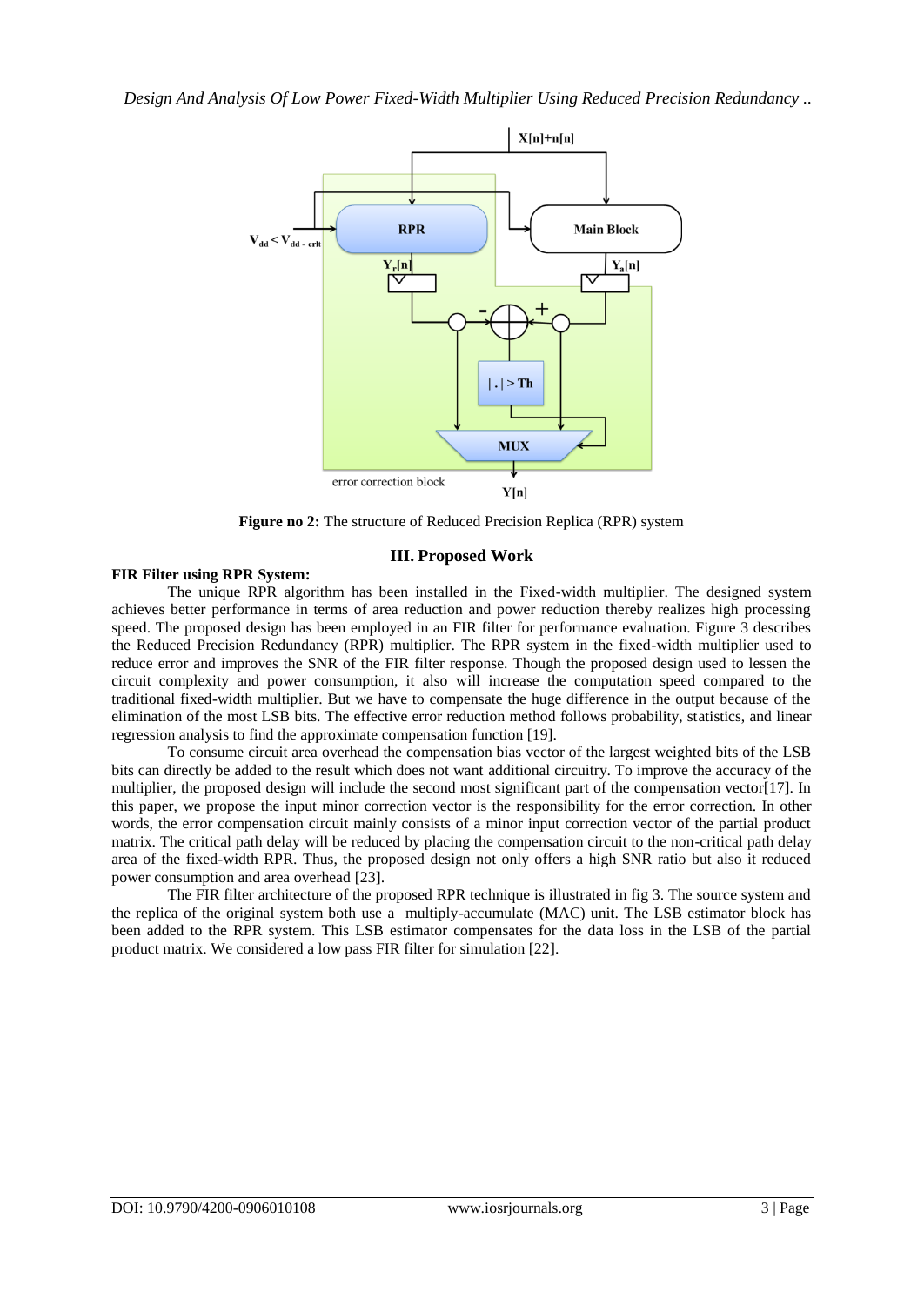

**Figure no 3:**The proposed architecture of the fixed-width multiplier

$$
h[n] = \frac{\sin[\omega_c n]}{\pi n} \cdot \omega[n](2)
$$

Where  $\omega[n]$  denotes symmetric N-point Hamming window function.

Let  $y_0[n]$  is the output of the actual system and  $y_r[n]$  denotes the output of the RPR system. The difference equation between both the system is derived as follows:

$$
y_o[n] - y_r[n] = \sum_{k=0}^{N-1} h_o \left[ k ] x_o[n-k] - \sum_{k=0}^{N-1} h_r \left[ k ] x_r[n-k] (3)
$$

The filter coefficients and input error terms will be,  $h_e = h_o - h_r$  and  $x_e = x_o - x_r$ 

$$
y_o[n] - y_r[n] = \sum_{k=0}^{N-1} h_e [k] x_o[n-k] + \sum_{k=0}^{N-1} h_r [k] x_r[n-k](4)
$$

Suppose no error occurs in the operation, the above equation (4) is the normalization output of the RPR system. Hence, this differential equation can be used as a reference for error detection. So the absolute result can be explained by the probability analysis as,

$$
|y_{o}[n]-y_{r}[n]| \leq T(5)
$$

Where T is a threshold given by,

$$
T = \textstyle \sum_{k=0}^{N-1} \lvert h_e[k] \rvert \,.\, \bigl| x_{o,\text{max}}\left[n-k\right] \bigr| + \sum_{k=0}^{N-1} \lvert h_r[k] \rvert \,.\, \bigl| x_{e,\text{max}}\left[n-k\right] \bigr| (6)
$$

The above-calculated bounding equation is obtained by the maximum number of inputs. So the selective of the correct threshold is much simpler. If the difference between the two systems is smaller than the threshold value, we consider there is no error or a negligible error was present. If the difference is higher than the threshold value, then there is an error present. In case of error detection, we consider the RPR output is the correct one. If not we use the actual output. The decision algorithm for selecting the correct output is given by,

$$
y_n = {y_o[n] \text{ if } d(y_e, y_r) \le T, y_r[n] \text{ if } d(y_e, y_r)
$$
 (7)

# **Probabilistic Analysis of the LSB Estimator:**

The Reduced Precision Replica (RPR) system has a limitation of having information loss due to the truncation of LSB of partial products. Though it offers a considerable amount of power and area reduction, it has a drawback of some accuracy loss. To avoid incorrect selection and error detection we implement LSB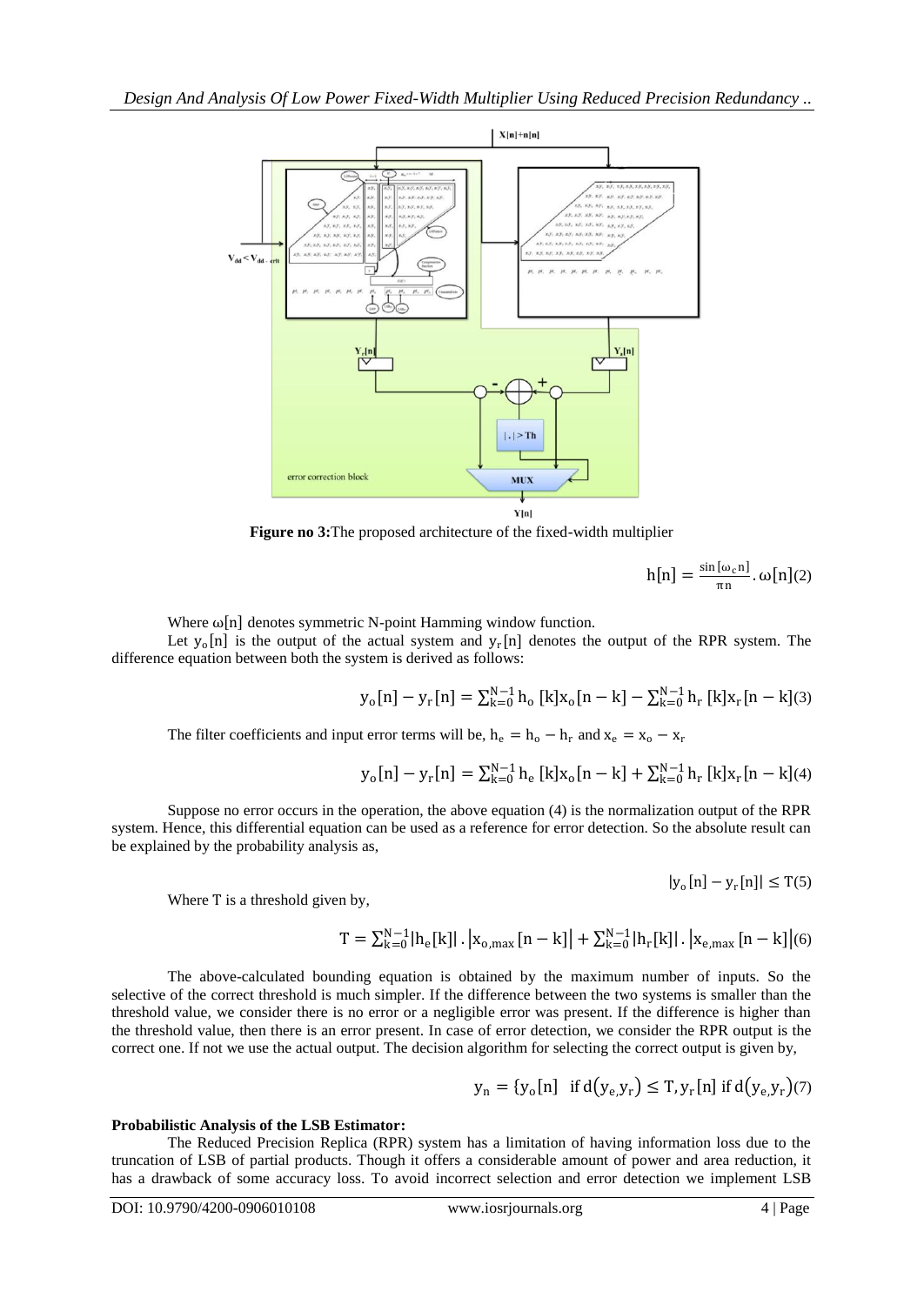estimator to compensate for the least significant partial products. The improved result of the RPR system with LSB estimator in [11-12],

$$
y'_{r} = y_{r} + \Delta (8)
$$

Where ∆ is the LSB correction value. Let consider k-tap FIR filtering and the original and RPR system have n and l number of bits respectively. In two's complement multiplication, the actual product is expressed as

$$
x_k. h_k = \left(-x_{k,n-1}2^{n-1} + \sum_{m=0}^{n-2} x_{k,m} 2^m\right). (-h_{k,n-1}2^{n-1} + \sum_{m=0}^{n-2} h_{k,m} 2^m)^9
$$

And the multiplication product of the RPR system is given as,

$$
x_k^r \cdot h_k^r = \left(-x_{k,n-1}2^{n-1} + \sum_{m=n-l}^{n-2} x_{k,m} 2^m\right) \cdot \left(-h_{k,n-1}2^{n-1} + \sum_{m=n-l}^{n-2} h_{k,m} 2^m(10)\right)
$$

The operational error between both the system can be expressed as

$$
\epsilon \cong \sum_{k} [(-x_{n-1} 2^{k,n-1} + \sum_{m=n-l}^{n-2} x_{k,m} 2^m) \sum_{m=0}^{n-l-1} h_{k,m} 2^m + \sum_{m=0}^{n-l-1} x_{k,m} 2^m (-h_{k,n-1} 2^{n-1} + \sum_{m=n-l}^{n-2} h_{k,m} 2^m](11)
$$

The objective of the LSB estimator is to compensate for the missing elements in the LSB. In the case, of the distortion between lost LSB value and LSB estimator value is small, then there is improving output accuracy. The distortion is given by[13-15],

$$
d^{2}(\varepsilon,\Delta_{j})=\int \sum_{i=1}^{K}(\varepsilon_{i}-\Delta_{j})^{2}f_{c}(\varepsilon)d\varepsilon j=1,... L(12)
$$

Where  $\Delta_i$  is the 'i<sup>th</sup>' element of the LSB estimator.

#### **IV. Simulation Results and Discussion**

In this segment, we analyzed the multiplier characteristics and the filter performance through MATLAB Simulink. The multiplier characteristics can be evaluated by their error performance and electrical performance [21]. The electrical performance consists of area, power and delay analysis. The filter performance can be measured with the help of the parameter called signal to noise (SNR) ratio. The computation and simulation results are discussed below.

The designed RPR fixed-width multiplier consists of two unsigned n-bit numbers expressed as,

$$
X=\textstyle\sum_{i=0}^{n-1}x_i2^i\,,\quad Y=\textstyle\sum_{j=0}^{n-1}y_j\ 2^j(13)
$$

The partial product matrix of  $x_i$  and  $y_j$  is known as the multiplication output of P.

$$
P = \textstyle \sum_{k=0}^{2n-1} P_k \, 2^k = \sum_{j=0}^{n-1} \sum_{i=0}^{n-1} x_i y_j 2^{i+j}(14)
$$

The result contains four parts namely MSP, ICV,MICV and LSP. The fixed-width multiplier eliminates all parts except the MSP. The truncated parts contribute to the largest weight of the product. So the truncated part is most important to construct the error compensation function. To compute the accuracy of the proposed design we find the variance among the source multiplier and the replica system,

$$
\varepsilon = P - P_{t} (15)
$$

Where

$$
P_t = \sum_{j=\frac{n}{2}+1}^{n-1} y_j \, 2^j \, \sum_{i=\frac{3n}{2}-j}^{n-1} x_i \, 2^i + f(EC)(16)
$$

The performance of the proposed design depends on electrical and error characteristics. For that, we considered system total error, signal to noise ratio, system power requirement and processing speed of the design. All the parameters were compared against various kinds of a largest weighted parameter called $\beta$ . Based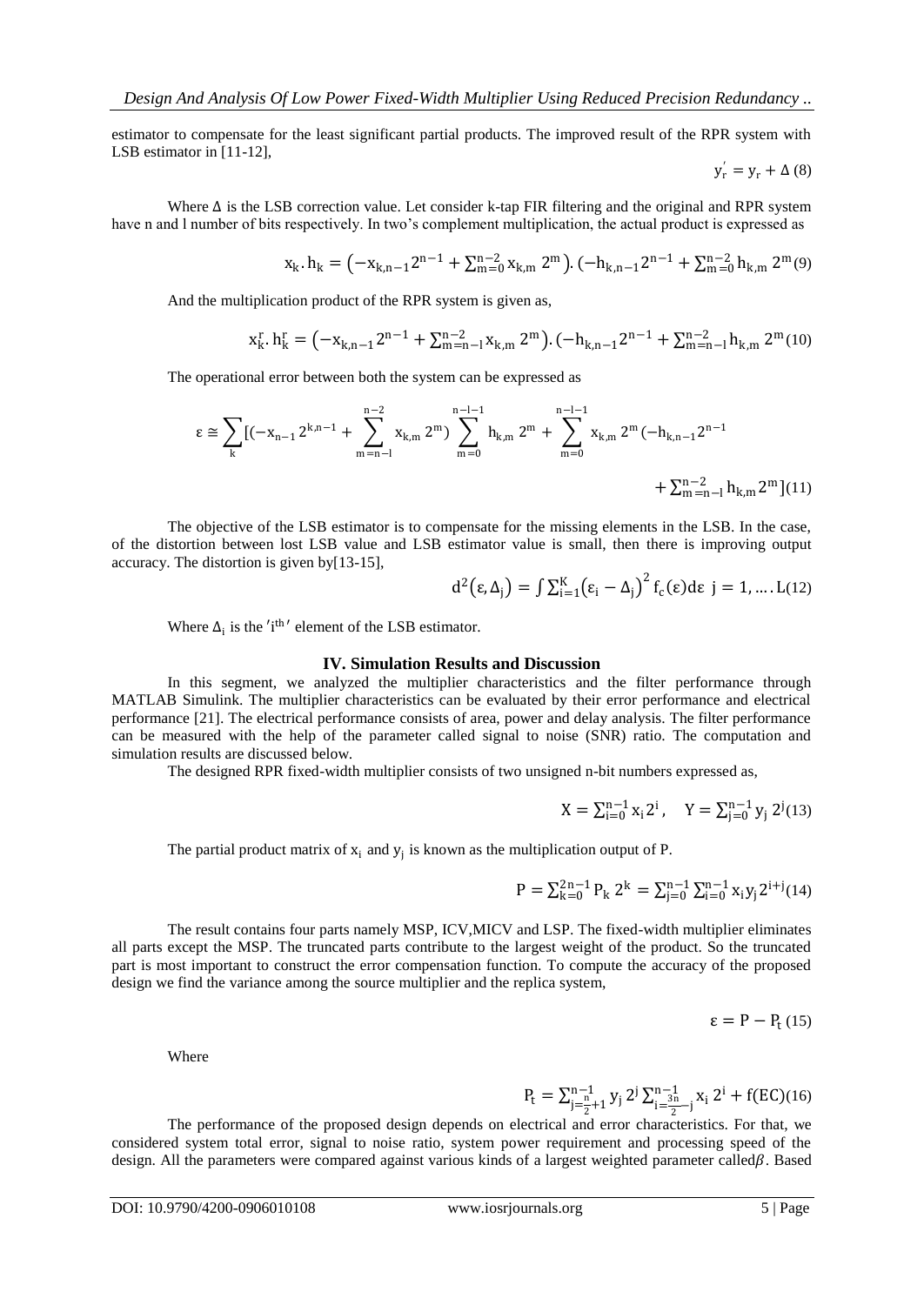on the discussion we identified which parameter could be better for the fixed-width RPR system. The analysis of the performance evaluation can be done by the graphical illustration as follows.



**Figure no 4:**The Graphical representation of the parameter β and the signal error

We analyzed the recommended fixed-width multiplier features by simulating the waveforms in the MATLAB tool. From fig 4 we gain knowledge about the association between the parameter β and the truncation error. The inaccuracy in the fixed-width multiplier with RPR can be controlled by the largest weighted numbers. Thus less cost compensation function circuit can be designed if we know the relationship between the error correction function and the parameter β. The parameter β is known as the summation of all the largest weight partial product bits. The average error statistically distributed between β and β+ 1.As the graph indicates that there is a slight variation between  $\beta = 0$  and  $\beta + 1$ . Likewise, the compensation vector of  $\beta < 0$ , there is close related vector values. So we can need only one compensation vector as an error estimation bias. Thereby we can directly include the compensation bias vector to the fixed-width RPR, it does not need an extra circuit. But in the case of absolute mean error, there will be less relation to the number of bits  $\beta$ . So multiple correction constant have to be added for the occurrence of the high precision results.



**Figure no 5:**The comparison between the parameter β and SNR

The proposed multiplier is implemented in the FIR filter for VLSI signal processing applications. To evaluate the filter performance we have to analyses the Signal to Noise (SNR) ratio. The term SNR is defined as the desired signal power to the noise power. The parameter SNR ratio will be high to get better performance. The desirable SNR value should be higher than 25dB. In fig 5 we are getting above 25dB for the parameter  $\beta$  < 0. From the graph we conclude that the good SNR result achieved when the probability of error is low. Because the signal to noise ratio depends on the system accuracy.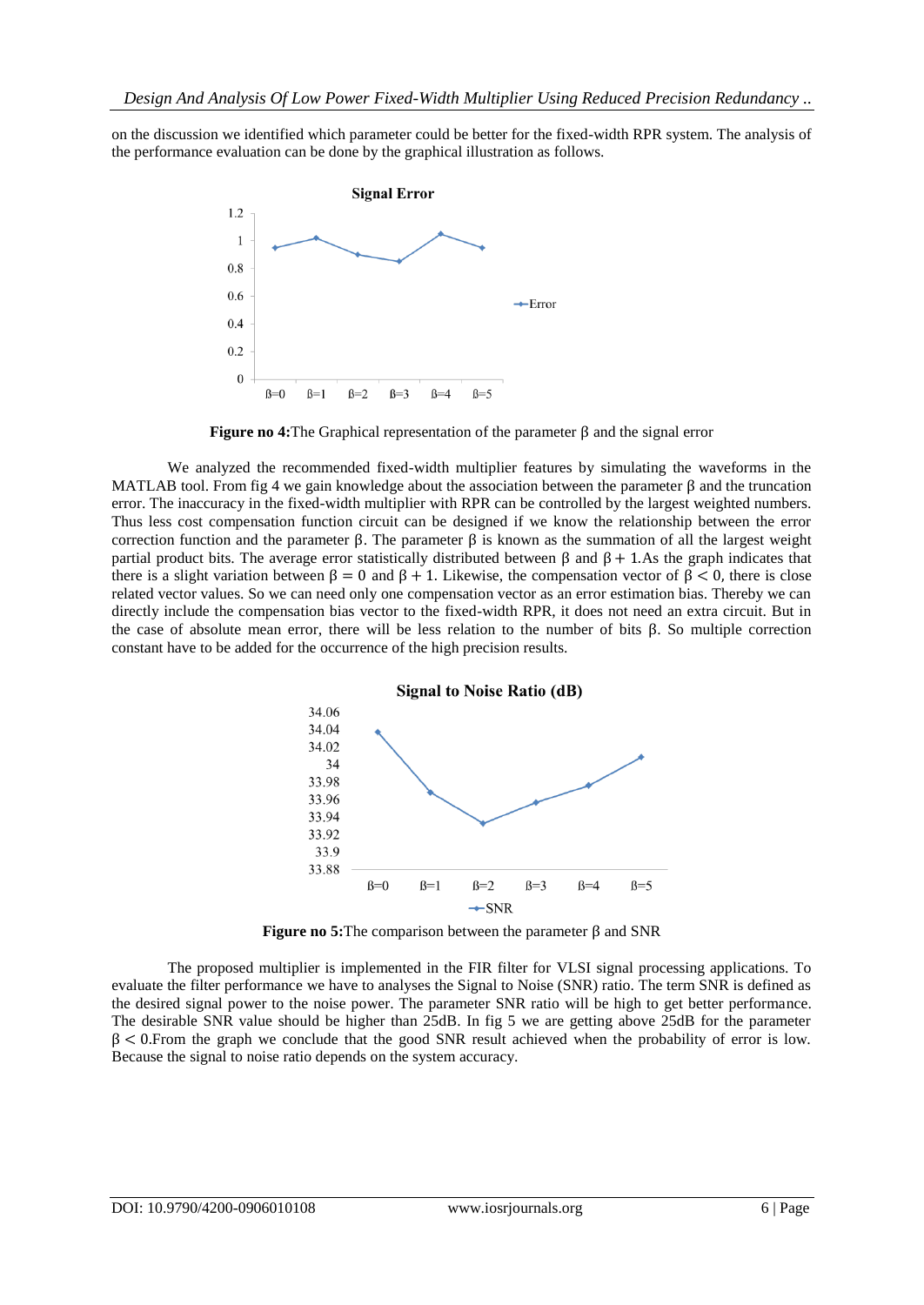

Power consumption is one of the significant parameter for the performance analysis. We know that the requirement of the power is proportional to circuit area. Since it reduces most of the LSB bits in the partial products, the circuit area will get smaller. Eventually, the constraint amount of power also will be decreased. Though the proposed design consists of the replica of the source multiplier, the required amount of power will incredibly lesser than any other RPR system. Figure 6 shows that the relation between the power intake of the proposed logic to the parameter β. Here, for the voltage supply at 0.623, the power can be lowered to 393 µW with 50% power saving.



**Figure no 7:**Analysis of the computation speed

The processing speed is a very essential factor for the VLSI applications. The speed in other terms which is represented by delay is the inversely proportional relationship with each other. If delay is minimum, the computation time became fast. The proposed design, concerning for to the reduction in the partial product matrix, the processing speed became faster than before. Figure 7 provides the processing speed graph regarding various weight partial products. From the graph, we conclude that  $\beta = 1$ , the operational speed is high. Therefore many partial product bits truncated at  $\beta = 1$ . The delay is expressed in Nanoseconds. The minimum delay occurred as 0.93 ns.

#### **V. Conclusion and Future Work**

In this paper, a low error and high-speed floating-point fixed-width RPR based multiplier are designed and analyzed. Then the physiognomies of the designed fixed-width multiplier using the RPR system are investigated using MATLAB Simulink software. The graphical analyses of the error and electrical parameters have been noted. And then the proposed single-precision (32 bit) multiplier has been implemented in the FIR filter for signal processing application.We analyzed various kinds of parameters from the graphical depiction. For the error analysis, we have taken the parameter  $\beta$  and the number of errors. From the given graph we considered better accuracy when the largest weighted  $\beta = 3$ . So multiple correction constant have to be added for the occurrence of the high precision results. The next parameter will be the Signal to Noise ratio (SNR). The SNR is above 25dB for the parameter  $\beta$  < 0. From the graph, we conclude that the good SNR result achieved when the probability of error is low. The power requirement of the designed system is illustrated between different values for  $\beta$ . The consumption of power at  $\beta = 0$  is 393 µW with 50% power saving. From the graph, we conclude that  $\beta = 1$ , the operational speed is high. The minimum delay occurred as 0.93 ns